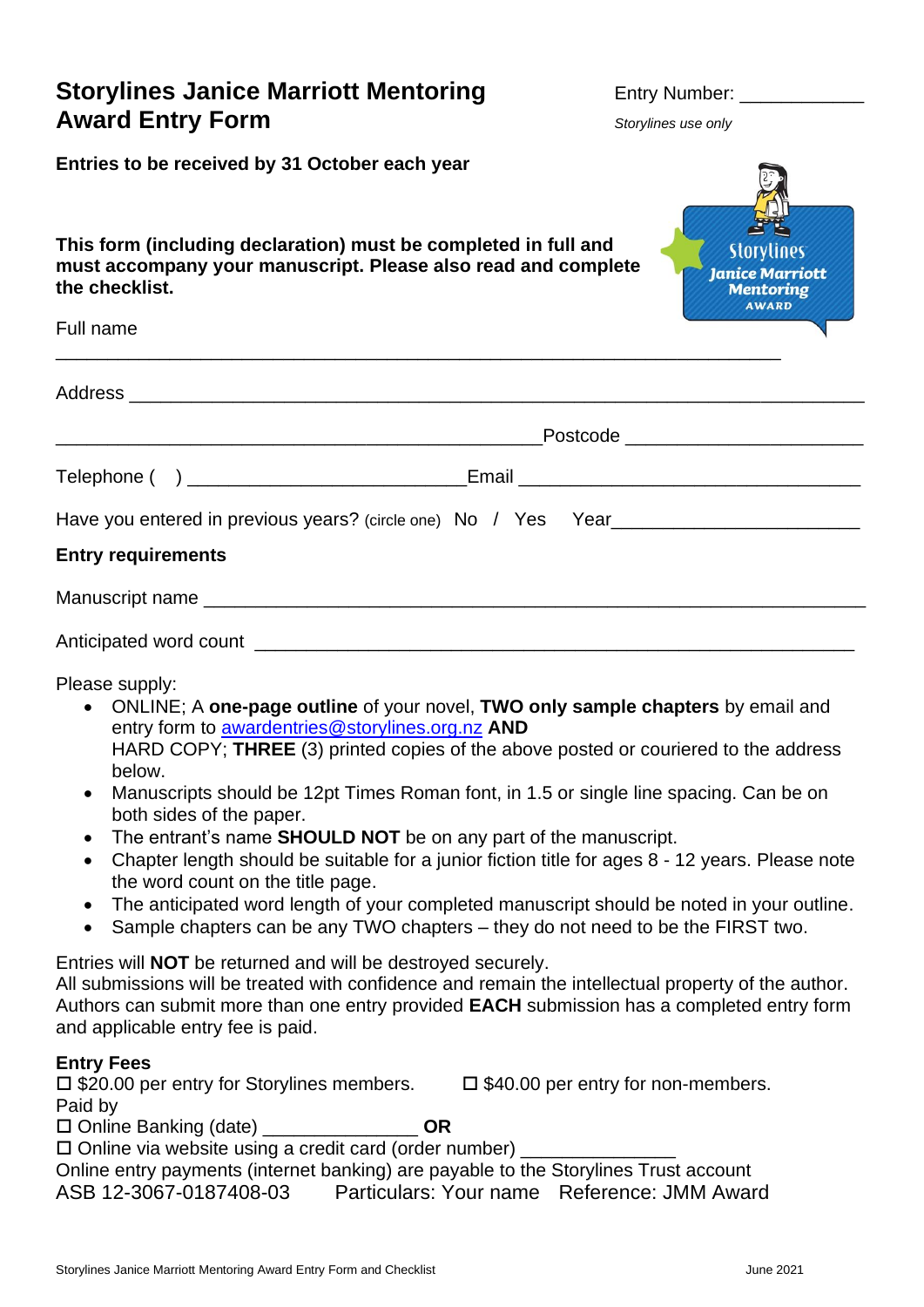### **Entries must be postmarked in New Zealand no later than 31 October and sent to:**

Tina Collins Storylines Awards Convenor c/- Kumeu Library 296 Main Rd Huapai, Auckland 0810 **DECLARATION**

I have read and understood the following eligibility criteria:

- I am normally a resident in New Zealand and a New Zealand citizen by birth, naturalisation or immigration, or have held a Permanent Residence Permit in New Zealand for a period of at least **TWO** (2) years at the closing date for submissions. New Zealand citizens or permanent residents as defined here but who are living overseas temporarily are eligible if their absence is for LESS than two (2) years at the closing date for submissions.
- I have not previously had any books for children or young adults in any genre (picture books, junior fiction, young adult or non-fiction) published either in hard copy or online, whether by a commercial publisher or self-published. Publication by the applicant of small literary works either in hard copy or online in any genre is allowable. These could include a short story or poem in an anthology, the text of a school reader or articles for magazines.
- I have not also entered the Storylines Tom Fitzgibbon Award in the current year.
- I have not received or applied for any financial assistance towards this project.
- This manuscript is an original piece of work and has not appeared in any format i.e. has not been published (either by self-publishing or a small publishing house) in either print or digital format for trade (books sold through normal retail or online bookstores) or for educational purposes or be anywhere in the process of publication.
- I cannot request any alteration to my manuscript after it has been submitted.
- I understand that the judges' decision is final and NO correspondence will be entered into.
- I understand that should I be notified as the winner, this will be kept confidential until the annual Storylines Margaret Mahy National Awards Day.
- The winner will be required to provide a photograph and short biography for media publicity and the Storylines website.

I have read and understood the above declaration and entry requirements.

Signed **Example 2** and the state of  $\Box$  Date  $\Box$  Date  $\Box$  Date  $\Box$